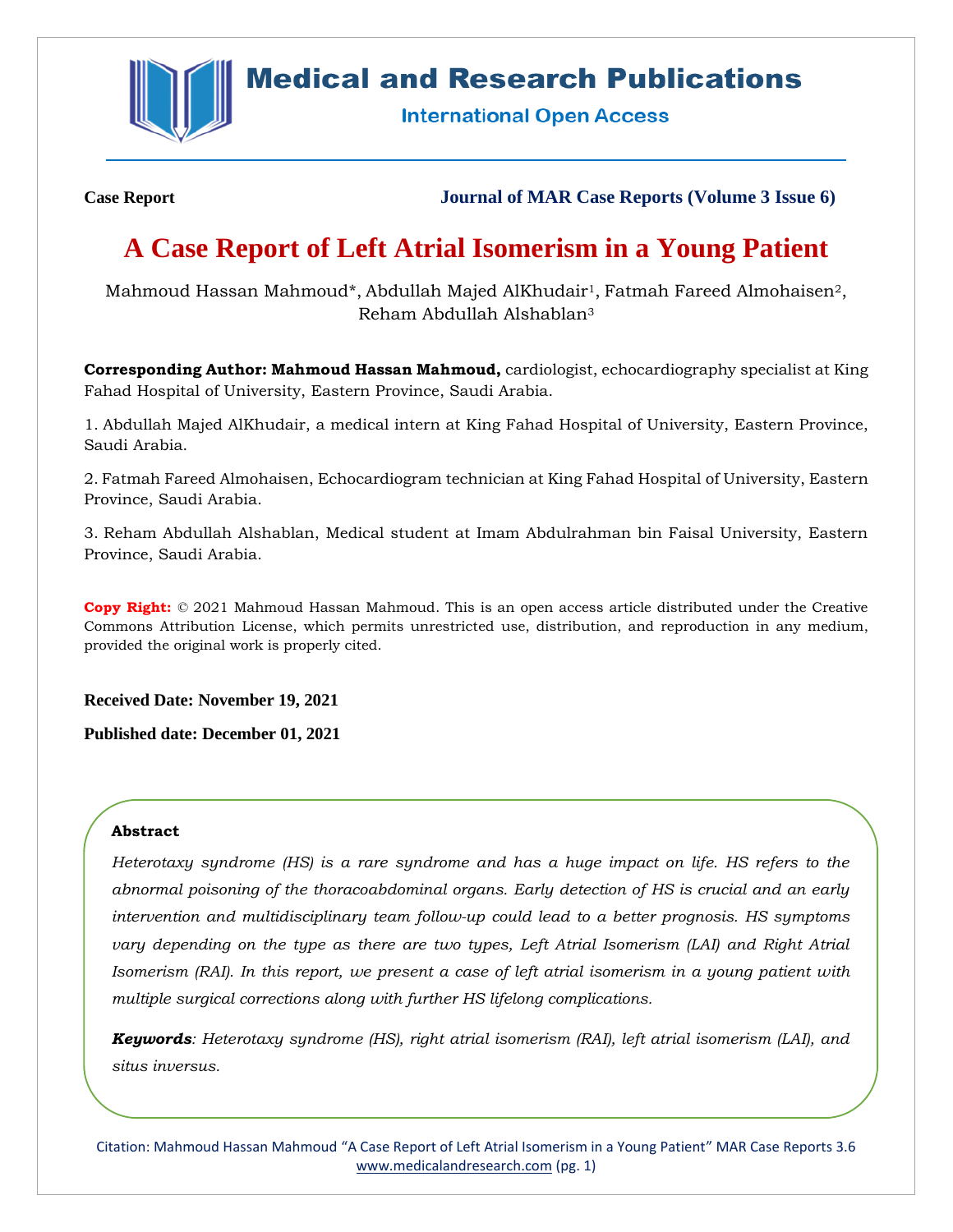### **Introduction:**

Body organs are positioned in specific areas among the normal population. Heterotaxy syndrome (HS) refers to the abnormal position of thoracoabdominal organs. The regular arrangement of body organs is called situs solitus. In HS, the body organs are mispositioned or could be missing **[**1**]**. HS is a rare congenital anomaly that could occur in 1 per 10,000 to 40,000 live births. HS accounts for approximately 3-6% of all congenital heart defects **[**2-4**]**. HS has two main types related to heart malformation, which are right atria isomerism (RAI) and left atria isomerism (LAI). Atria isomerism is defined as having two right or left atria in the heart instead of one right and one left atrium **[**5**]**. In this report, we will focus on the left atrial appendage isomerism in specific. Left atrial isomerism is defined as bilateral left atria in the heart; left atrial isomerism will result in an abnormal venous system, especially in the inferior vena cava. Also, cardiac arrhythmias are more common in patients with left atrial isomerism due to the absence of a sinus node, which is normally located in the right atrium. Non-cardiovascular anomalies present in HS are respiratory, splenic (asplenia or polysplenia), and gastrointestinal anomalies (biliary atresia and malrotated intestines) **[**11**]**.

#### **Case Presentation:**

Our case is about a 22-year-old gentleman diagnosed with heterotaxy syndrome as left atria isomerism (polysplenia) complicated by cardiovascular and non-cardiovascular malformations which required surgical intervention early in life. The patient gave a history of hemoptysis in 2020 with an estimated amount of 400ml; the patient was admitted as a case of community-acquired pneumonia. In 2021, the patient had the same complaint, and was managed in OPD as a case of community-acquired pneumonia; no complications were mentioned or noted during the two events. The patient has a history of solitary kidney, and multiple surgical interventions for cardiac anomalies including mitral valve repair 'MVr, aortic valve repair 'AVr, and maze operation for the treatment of atrial fibrillation and subaortic membrane resection. The patient gave a history of renal artery embolism and pulmonary embolism in 2018. In addition, the patient has atrial fibrillation, and he is on warfarin 3mg with a therapeutic INR level. On examination, the patient was in good body shape. Height of the patient: 164cm. Weight: 71kg. BMI: 26.40kg/m2. Blood pressure at the time of the study: 119/66 mmHg. Heart rate: 66 BMP with paced rhythm. Cardiac examination: patient looks normal, not in pain nor respiratory distress, with signs on sternotomy noted on inspection, apex beat palpation, and auscultation. Peripheral examination revealed finger clubbing. Echocardiography was done with the following results:

Citation: Mahmoud Hassan Mahmoud "A Case Report of Left Atrial Isomerism in a Young Patient" MAR Case Reports 3.6 [www.medicalandresearch.com](http://www.medicalandresearch.com/) (pg. 2)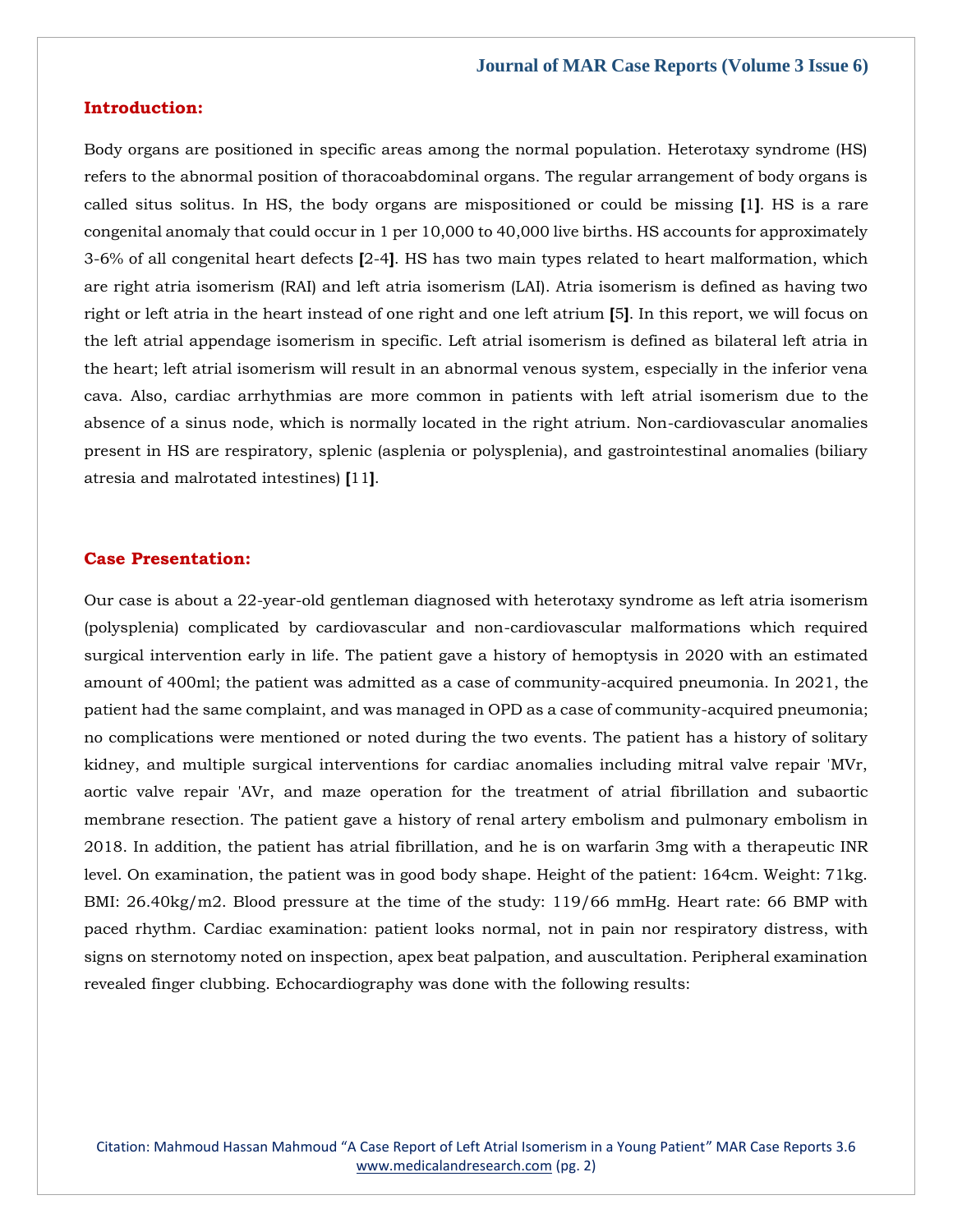| <b>IVSd</b>       | 1.2cm | LVd Mass (ASE)     | 283g                   | LVSVI (cube)  | $21.3$ ml/ m <sup>2</sup> |
|-------------------|-------|--------------------|------------------------|---------------|---------------------------|
| LVIDd             | 5.0cm | LVd Mass index ASE | $160$ g/m <sup>2</sup> | LVES (cube)   | 30%                       |
| LVID <sub>s</sub> | 4.5cm | <b>LVESV</b>       | 90.0ml                 | LA diameter   | 4.7cm                     |
| <b>LVPWd</b>      | 1.5cm | LVSV               | 37.7ml                 | LVOT diameter | $2.4 \text{ cm}$          |

**Table 1**. Echocardiography measurements in 2D *Mode.*

| LVEDV (4D)<br>Auto LVQ) | 207.8 ml | LVEDV (4D Auto<br>LVO) | 31%     | LVCO (4D Auto)<br>LVO) | $3.54$ $1/min$ |
|-------------------------|----------|------------------------|---------|------------------------|----------------|
| LVESV (4D)<br>Auto LVO  | 143.0 ml | LVESV (4D Auto<br>LVQ) | 64.8 ml |                        |                |

**Table 2**. Echocardiography measurements in *4D Mode.*

| LVOT Vmax      | $1.24 \; \rm{m/s}$  | LVOT CO                | $7.56$ $1/min$               | TR max PG     | $47.9$ mmHg           |
|----------------|---------------------|------------------------|------------------------------|---------------|-----------------------|
| LVOT Vmean     | $0.86 \; \rm m/s$   | LVOT C1                | 4.271/min/<br>m <sup>2</sup> | <b>RAP</b>    | $3.00$ mmHg           |
| LVOT max PG    | $6.14 \text{ mmHg}$ | AV Vmax                | $1.74 \;{\rm m/s}$           | <b>RVSP</b>   | 50.99<br>mmHg         |
| LVOT mean PG   | $3.38$ mm Hg        | Dimensionless<br>index | 0.71                         | PV Vmax       | $1.08 \; \rm{m/s}$    |
| LVOT VTI       | 30.5cm              | Av max PG              | 12.07<br>mmHg                | PV max PG     | $4.69$ mmHg           |
| <b>LVOT SV</b> | 140.0ml             | LV HR                  | 54 bpm                       | PV Acc. Time  | $108$ ms              |
| LVOT SVI       | 79.1 ml/ $m2$       | TR Vmax                | $3.34 \text{ m/s}$           | PV acc. slope | 7.51 m/s <sup>2</sup> |

**Table 3**. Electrocardiography measurements in Doppler Mode.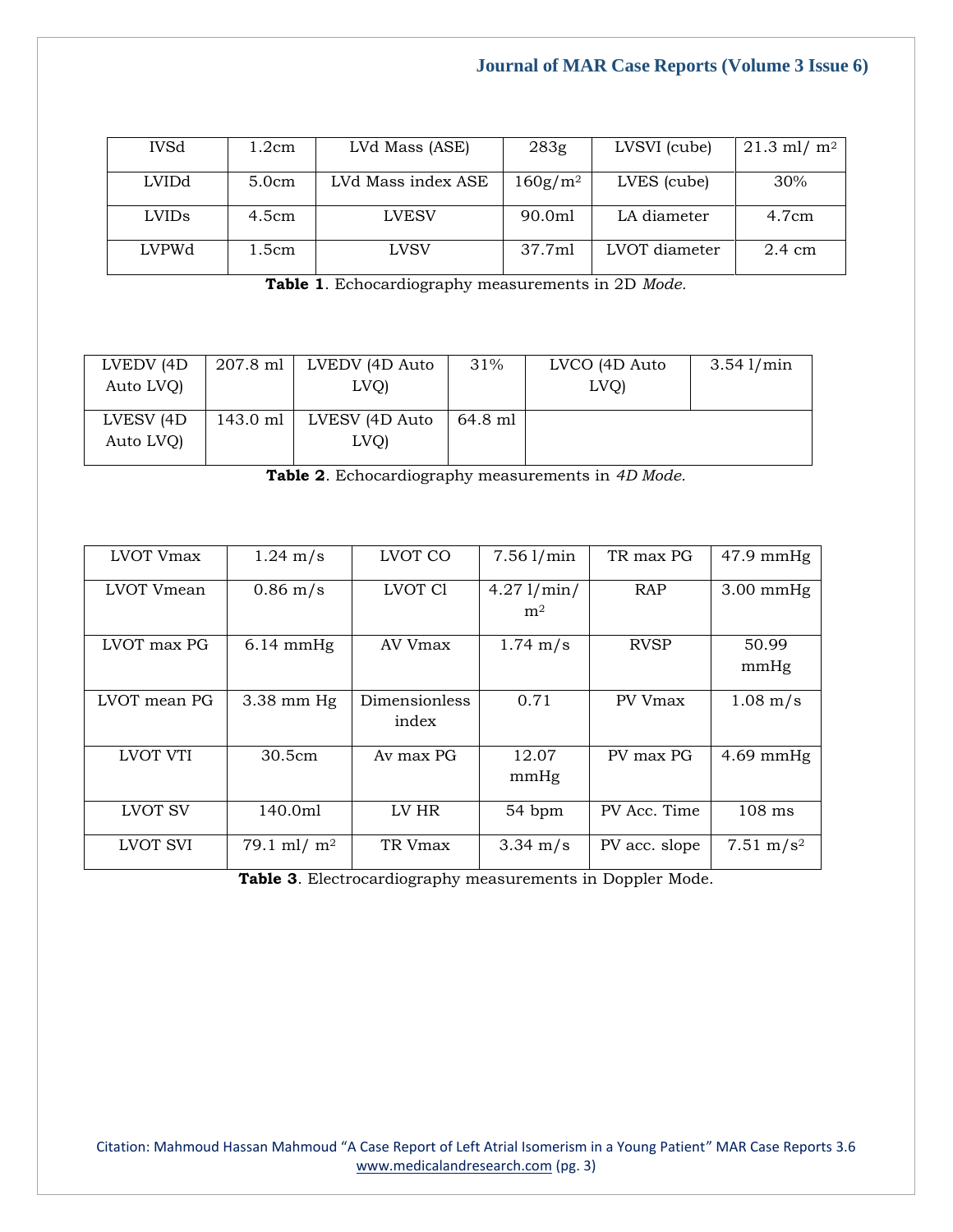

**Figure 1:** Parasternal long-axis view of left ventricle chamber quantification.



Figure 2: Pulsed wave Doppler of mitral inflow.

Citation: Mahmoud Hassan Mahmoud "A Case Report of Left Atrial Isomerism in a Young Patient" MAR Case Reports 3.6 [www.medicalandresearch.com](http://www.medicalandresearch.com/) (pg. 4)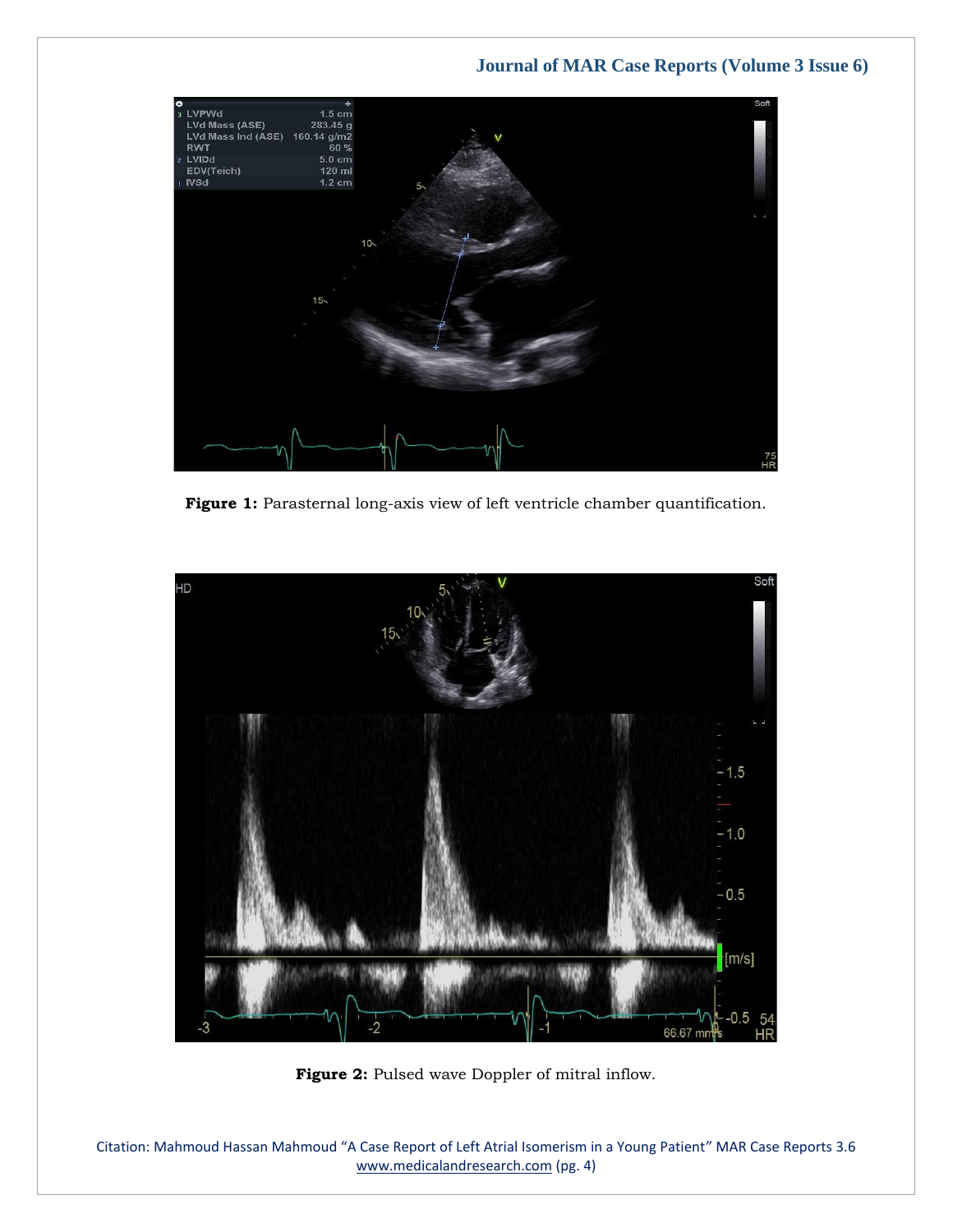

**Figure 3:** Suprasternal view with continuous-wave doppler on the aorta.



**Figure 4:** Continuous wave doppler on the tricuspid valve.

Citation: Mahmoud Hassan Mahmoud "A Case Report of Left Atrial Isomerism in a Young Patient" MAR Case Reports 3.6 [www.medicalandresearch.com](http://www.medicalandresearch.com/) (pg. 5)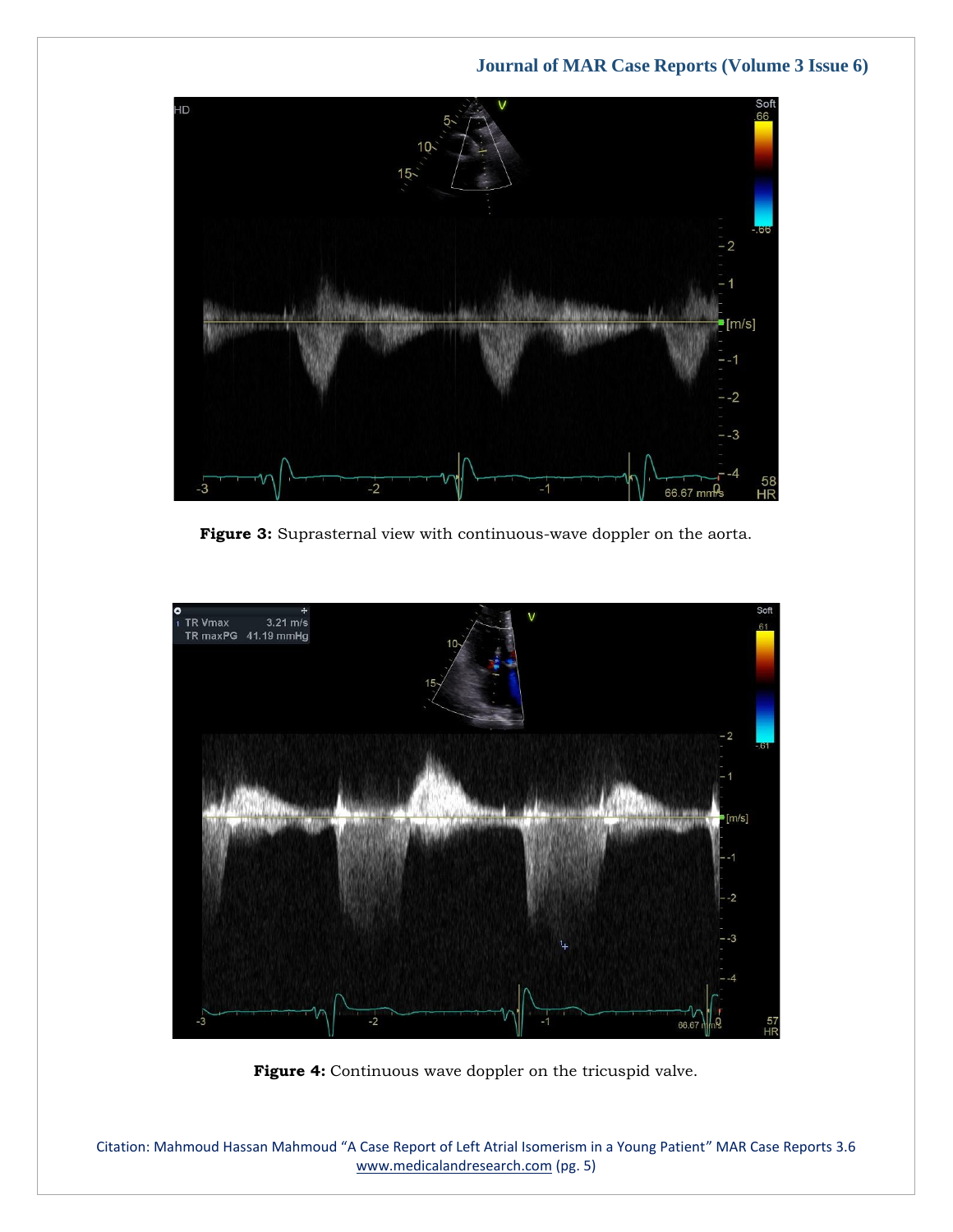

Video.1 3D view of the left ventricle.



Video.2 4D quantitative of left ventricle ejection fraction.

Citation: Mahmoud Hassan Mahmoud "A Case Report of Left Atrial Isomerism in a Young Patient" MAR Case Reports 3.6 [www.medicalandresearch.com](http://www.medicalandresearch.com/) (pg. 6)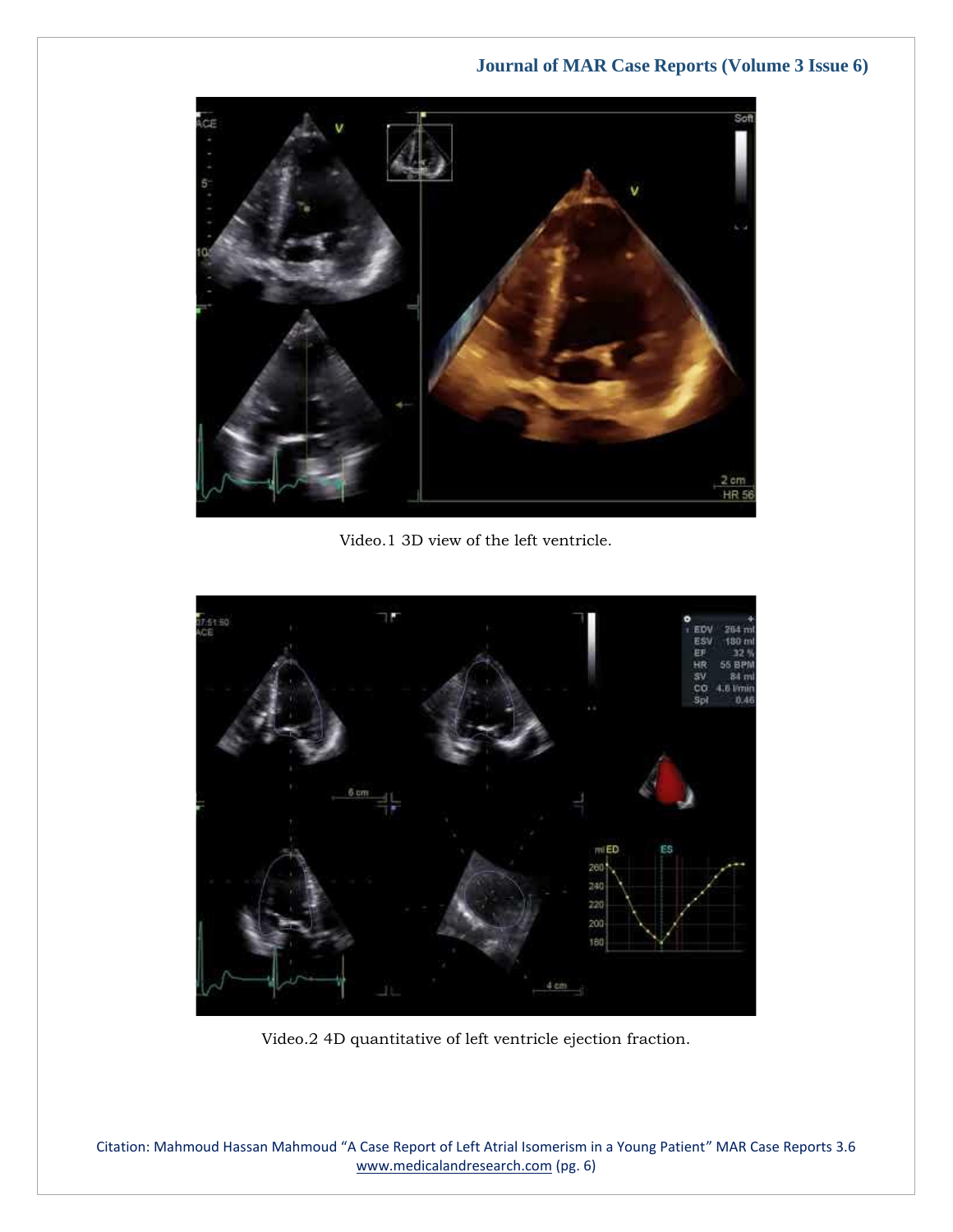

Video.3 Apical 4 chambers view.



Video.4 Color doppler on mitral valve interatrial septum and tricuspid valve.

Citation: Mahmoud Hassan Mahmoud "A Case Report of Left Atrial Isomerism in a Young Patient" MAR Case Reports 3.6 [www.medicalandresearch.com](http://www.medicalandresearch.com/) (pg. 7)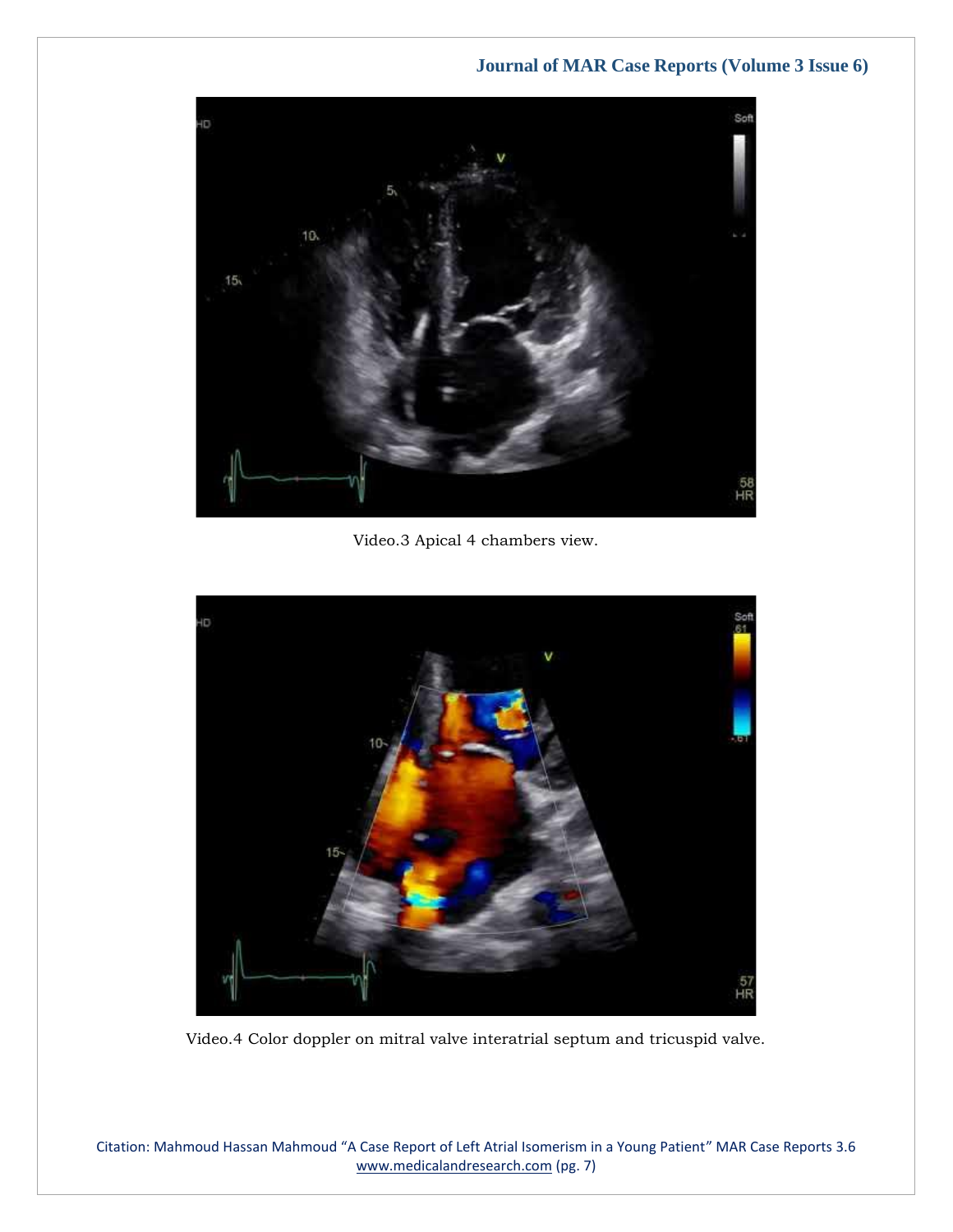

Video.5 Apical 5 chambers view with color doppler on the aortic valve.



Video.6 Suprasternal view with color.

Citation: Mahmoud Hassan Mahmoud "A Case Report of Left Atrial Isomerism in a Young Patient" MAR Case Reports 3.6 [www.medicalandresearch.com](http://www.medicalandresearch.com/) (pg. 8)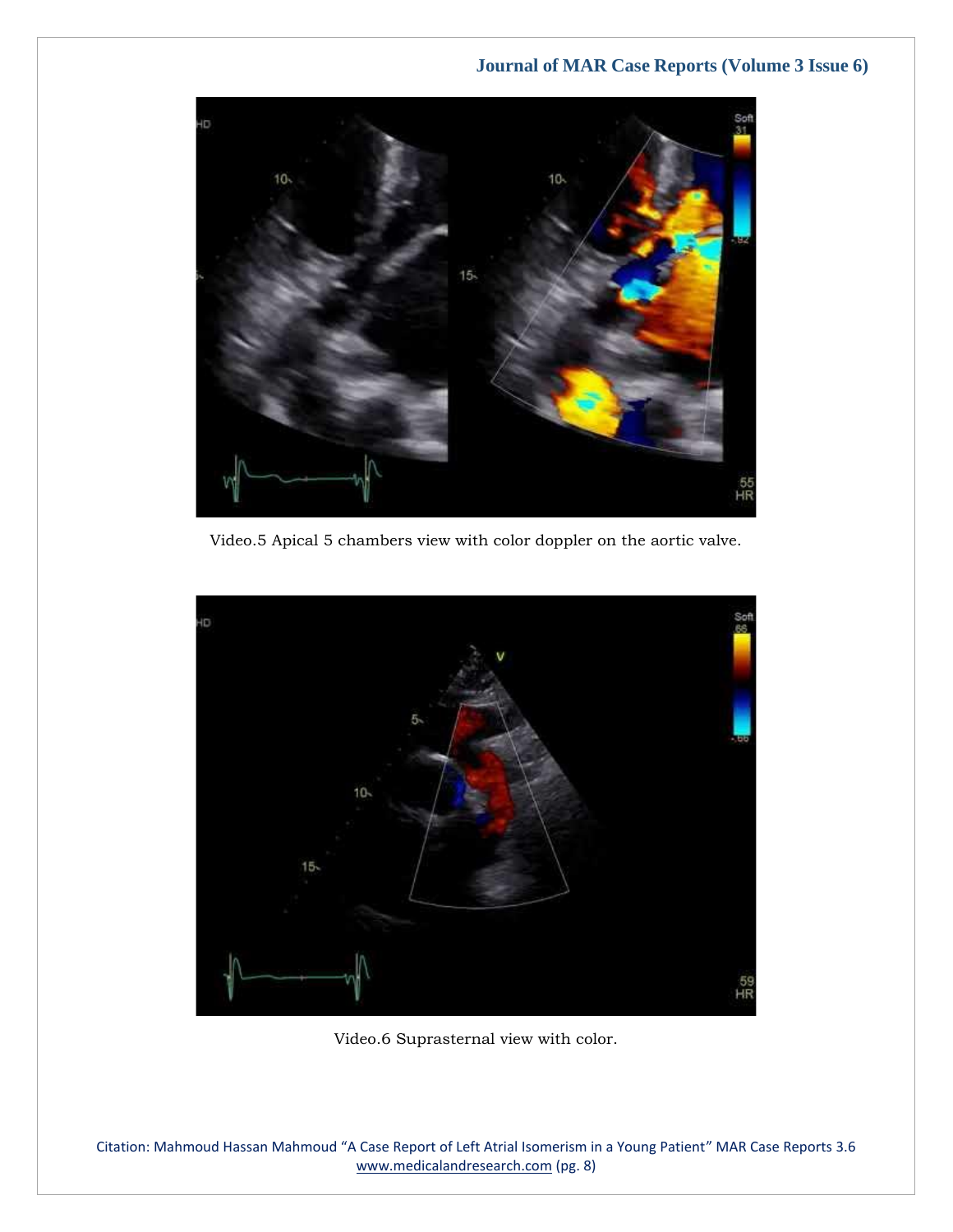

Video.7 Parasternal long-axis view.



Video.8 Color doppler on the tricuspid valve.

Citation: Mahmoud Hassan Mahmoud "A Case Report of Left Atrial Isomerism in a Young Patient" MAR Case Reports 3.6 [www.medicalandresearch.com](http://www.medicalandresearch.com/) (pg. 9)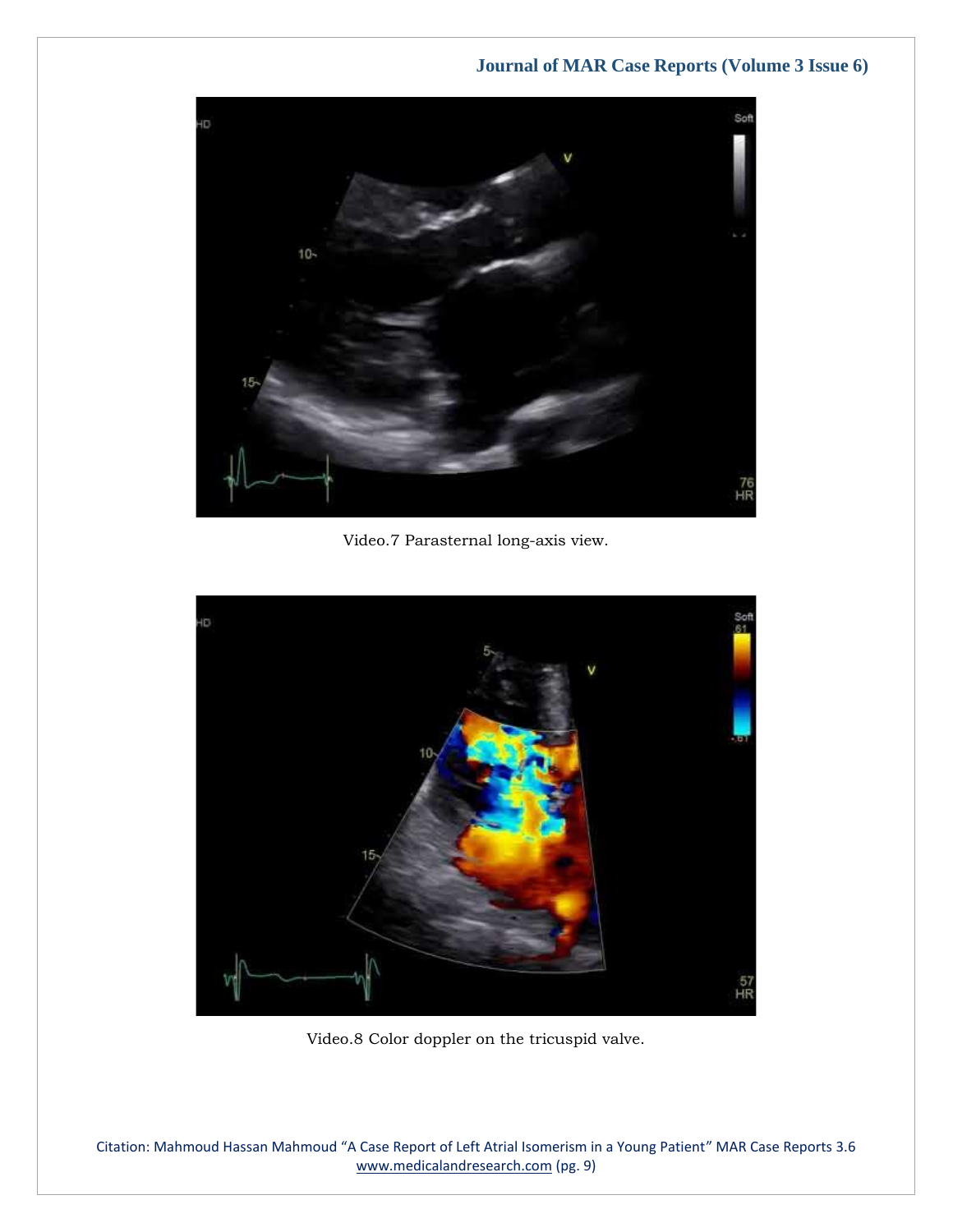

Video.9 Parasternal short axis view with color flow doppler on the pulmonary valve.



Video.10 Subcostal view.

Citation: Mahmoud Hassan Mahmoud "A Case Report of Left Atrial Isomerism in a Young Patient" MAR Case Reports 3.6 [www.medicalandresearch.com](http://www.medicalandresearch.com/) (pg. 10)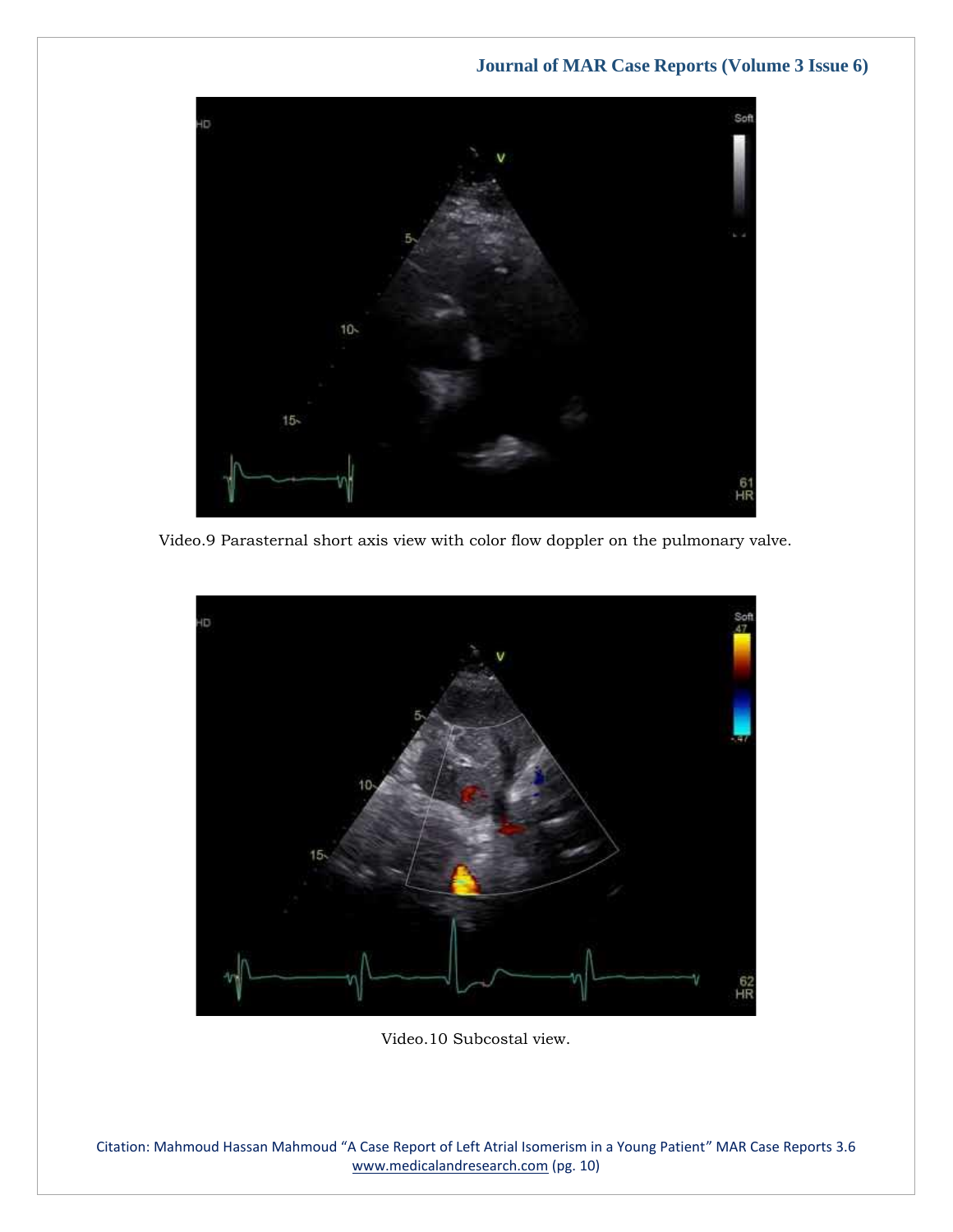

Video.11 Crap view for pulmonary veins drain into the left atrium.

Echocardiography showed a picture of complex congenital heart disease, and the left ventricle was moderately dilated with severe concentric hypertrophy (Figure.1) and it was associated with moderate global hypokinesis (Video.1). Left ventricle ejection fraction was moderately reduced (LVEF: 32%) (Video.2), and regional systolic function assessment was significant for septal motion abnormality consistent with post-cardiac surgery and pacing, with indeterminate diastolic function (Figure.2). The right ventricle was mildly dilated and heavily trabeculated (Video.3), with severely reduced systolic function. The left atrium showed normal cavity volume; the right atrium showed normal cavity volume with pacemaker wire seen in the right atrial cavity (Video.3). A pacemaker wire was also seen in the right ventricle cavity (Video.3). Mitral valve: thickening of the mitral leaflet (Video.3). Post mitral repair with a trivial residual shunt of the cleft anterior mitral leaflet (Video.4). No evidence of mitral stenosis (Video.4). Mild mitral regurgitation was noted (Video.4). The aortic valve showed thickened leaflets (Video.5). No evidence of aortic stenosis. Moderate aortic regurgitation was noted (Video.5). Diastolic flow reversal is present in the descending aorta (Figure.3 - Video.6). Aorta: normal-sized aortic root (Video.7). A tricuspid valve was seen with restricted cusp mobility (Video.3). No evidence of tricuspid valve stenosis. Mild tricuspid regurgitation (Video.8) associated with increased pulmonary pressure RVSP 50.99 mmHg (Figure.4). Thickened pulmonary valve is seen. No evidence of pulmonary valve stenosis. Mild pulmonary valve regurgitation (Video .9). The interatrial septum was seen; it showed a surgically corrected AVSD with a residual shunt (Video.4), and small turbulence at the anterior mitral valve leaflet suggestive of a small cleft mitral valve (Video.4). No signs of pericardial effusion. Systemic veins were interrupted; there

Citation: Mahmoud Hassan Mahmoud "A Case Report of Left Atrial Isomerism in a Young Patient" MAR Case Reports 3.6 [www.medicalandresearch.com](http://www.medicalandresearch.com/) (pg. 11)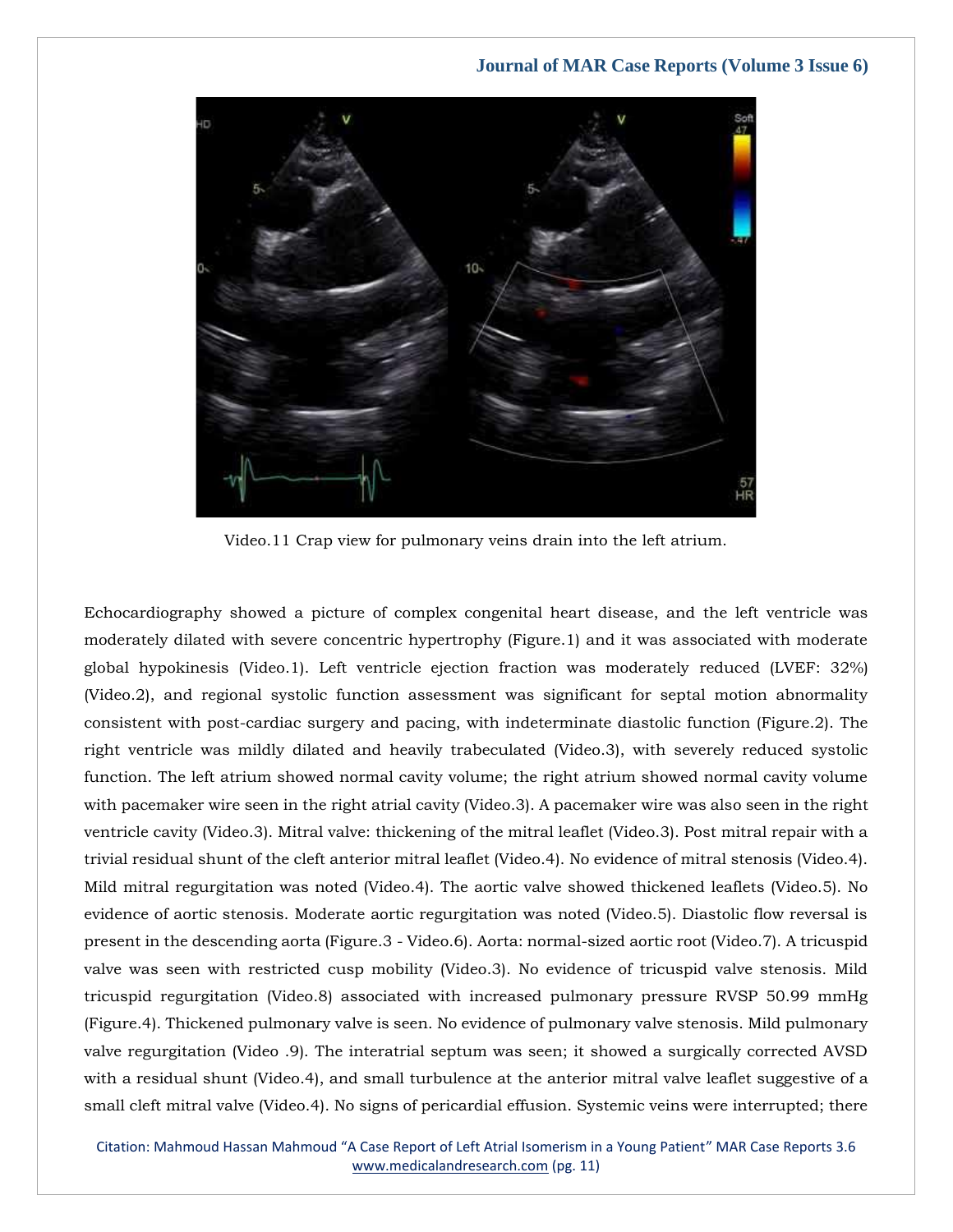was evidence of double inferior vena cava with the azygous vein (Video.10), and direct drainage of the hepatic vein into the right atrium through a common trunk due to absent hepatic segment of the inferior vena cava (Video.10).

Pulmonary veins showed possibly corrected partial anomalous pulmonary venous return (Video.11).

### **Discussion:**

We are reporting a case of a rare syndrome with various congenital anomalies, including cardiovascular and non-cardiovascular structures. Heterotaxy syndrome is a rare congenital anomaly that occurs in 1 per 10000 to 40000 live births with higher cases of RAI than LAI. Left isomerism, one of the subdivisions of heterotaxy, is associated with paired left-sided viscera and results in bilateral left-sided atrial appendages with no right-sided structures. LAI etiology is still not fully known. However, some studies suggest that LAI might be caused by specific genetic mutations such as ZIC3, NODAL, CFC1, and ACVR2B genetic mutations with different types of inheritance, including autosomal dominant autosomal recessive, and X-linked recessive **[**6,7**]**. Our patient was diagnosed with left atrial isomerism, one of the two types of heterotaxy syndrome (left and right atrial isomerism). Early detection of those patients is crucial for a good prognosis. Antenatal can help in early detection for those who have a family history of HS **[**10**]**. The primary management of heterotaxy syndrome is the surgical correction of the malformed organs (heart, lungs, and others). Medical management and surgical intervention differ according to the severity of the case, with higher rates of operations for heterotaxy with RAI rather than LAI. Prognosis differs from RAI to LAI; a study suggests that RAI has an 85% mortality rate in their first year of life, whereas LAI has a 50% mortality rate. In both conditions, most cases require a total anomalous pulmonary venous connection (TAPVC) repair initial in life and an AV valve repair as it is a long-term risk factor. LAI patients, as discussed earlier, have high rates of experiencing arrhythmias and complete heart block; therefore, they are candidates for a pacemaker insertion as those patients have a higher risk of developing arrhythmias due to the absence of the sinoatrial node **[**8-10**]**. Our patient has had multiple previous surgical procedures, including pacemaker implantation and valvular plastics. Surgical intervention should be augmented with medical treatment to control the manifestations of this syndrome. The pharmacological agents used in our patient are the following: atorvastatin, allopurinol, hydralazine, isosorbide dinitrate, alfacalcidol, levothyroxine, warfarin, and Ventolin. In our patient, we recommend the following: as the patient is a known case of heart failure with reduced ejection fraction (31%), we recommend close follow-up with the cardiology department for frequent assessment of heart function, including the left ventricle function, valvular status, and rhythm assessment. Also, as the patient has a solitary kidney with stage 4 chronic kidney disease, we recommend close follow-up with the nephrology department for proper management of chronic kidney disease and for the consideration of renal transplant therapy. The patient is also a known case of atrial fibrillation and has renal artery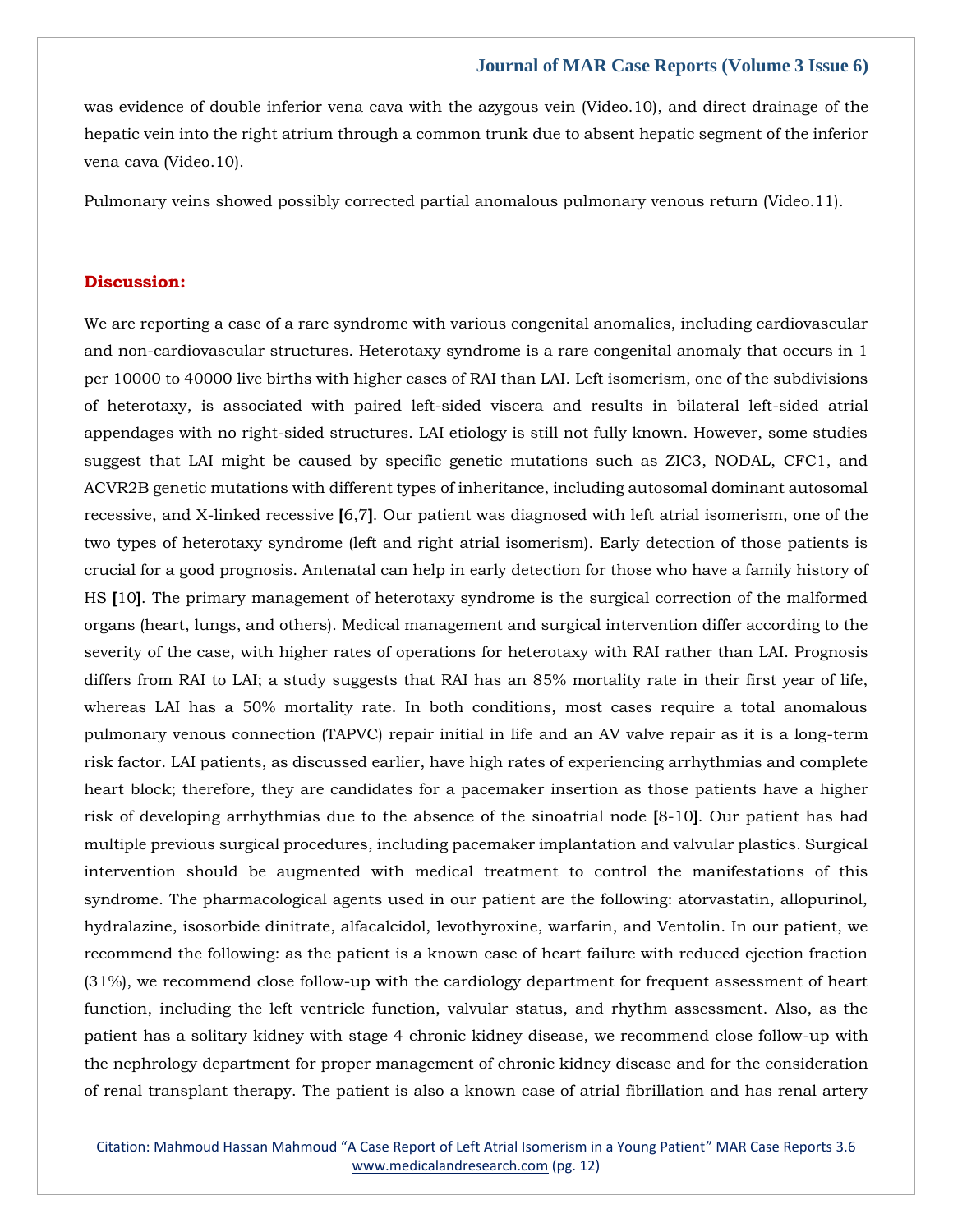thrombosis, therefore internal medicine/hematology follow-up is essential to maintain a therapeutic coagulation profile and to prevent other venothrmboembolism events. As these patients are at a higher risk of infective endocarditis, we also recommend using prophylactic antibiotics, especially as the patient has a prosthetic repair. Fluid restriction is encouraged to decrease the risk of developing decompensated heart failure. Pneumococcal vaccine and influenza vaccine should be administered in these patients to decrease the risk of pneumonia.

### **Conclusion:**

HS syndrome is a rare congenital anomaly that has a significant impact on life. Early detection and intervention are essential for better outcomes especially surgical correction of the malformed organs and supported by the optimal medical treatment to prevent further complications and maintain a good lifestyle. Antenatal care needs to be closer, and more frequent pregnancy ultrasounds are needed for suspected patients. In addition, searching for other organ anomalies is vital as this syndrome has no standard, well-established clinical features.

#### **References**

1.Jacobs JP, Anderson RH, Weinberg PM, et al. "[The nomenclature, definition and classification of](https://www.google.com/search?q=The+nomenclature%2C+definition+and+classification+of+cardiac+structures+in+the+setting+of+heterotaxy&oq=The+nomenclature%2C+definition+and+classification+of+cardiac+structures+in+the+setting+of+heterotaxy&aqs=chrome..69i57.439j0j7&sourceid=chrome&ie=UTF-8)  [cardiac structures in the setting of heterotaxy](https://www.google.com/search?q=The+nomenclature%2C+definition+and+classification+of+cardiac+structures+in+the+setting+of+heterotaxy&oq=The+nomenclature%2C+definition+and+classification+of+cardiac+structures+in+the+setting+of+heterotaxy&aqs=chrome..69i57.439j0j7&sourceid=chrome&ie=UTF-8)". *Cardiol Young*. 2007;17 Suppl 2:1-28. doi:10.1017/S1047951107001138

2.Cohen MS, Schultz AH, Tian ZY, et al. "[Heterotaxy syndrome with functional single ventricle: does](https://www.google.com/search?q=Heterotaxy+syndrome+with+functional+single+ventricle%3A+does+prenatal+diagnosis+improve+survival%3F&sxsrf=AOaemvJqTrKTZIwmcIOBf_q-lcPW6feUeA%3A1637747480894&ei=GAueYZz-NcnH4-EPvuKisAs&ved=0ahUKEwic6tHm3LD0AhXJ4zgGHT6xCLYQ4dUDCA4&uact=5&oq=Heterotaxy+syndrome+with+functional+single+ventricle%3A+does+prenatal+diagnosis+improve+survival%3F&gs_lcp=Cgdnd3Mtd2l6EAMyBwgjEOoCECcyBwgjEOoCECcyBwgjEOoCECcyBwgjEOoCECcyBwgjEOoCECcyBwgjEOoCECcyBwgjEOoCECcyBwgjEOoCECcyBwgjEOoCECcyBwgjEOoCECdKBAhBGABQ_wVY_wVgxAhoAXAAeACAAQCIAQCSAQCYAQCgAQGgAQKwAQrAAQE&sclient=gws-wiz)  [prenatal diagnosis improve survival?](https://www.google.com/search?q=Heterotaxy+syndrome+with+functional+single+ventricle%3A+does+prenatal+diagnosis+improve+survival%3F&sxsrf=AOaemvJqTrKTZIwmcIOBf_q-lcPW6feUeA%3A1637747480894&ei=GAueYZz-NcnH4-EPvuKisAs&ved=0ahUKEwic6tHm3LD0AhXJ4zgGHT6xCLYQ4dUDCA4&uact=5&oq=Heterotaxy+syndrome+with+functional+single+ventricle%3A+does+prenatal+diagnosis+improve+survival%3F&gs_lcp=Cgdnd3Mtd2l6EAMyBwgjEOoCECcyBwgjEOoCECcyBwgjEOoCECcyBwgjEOoCECcyBwgjEOoCECcyBwgjEOoCECcyBwgjEOoCECcyBwgjEOoCECcyBwgjEOoCECcyBwgjEOoCECdKBAhBGABQ_wVY_wVgxAhoAXAAeACAAQCIAQCSAQCYAQCgAQGgAQKwAQrAAQE&sclient=gws-wiz)". *Ann Thorac Surg*. 2006;82(5):1629-1636. doi:10.1016/j.athoracsur.2006.05.039

3.Hegerty AS, Anderson RH, Ho SY. "[Congenital heart malformations in the first year of life--a necropsy](https://www.google.com/search?q=Congenital+heart+malformations+in+the+first+year+of+life--a+necropsy+study&sxsrf=AOaemvK4ONvsHSVZYeuwp6PDVLYploFgpg%3A1637747526968&ei=RgueYdPMOtON4-EPpdSgeA&ved=0ahUKEwjTh8783LD0AhXTxjgGHSUqCA8Q4dUDCA4&uact=5&oq=Congenital+heart+malformations+in+the+first+year+of+life--a+necropsy+study&gs_lcp=Cgdnd3Mtd2l6EAM6BwgjEOoCECdKBAhBGABQkgZYkgZgvQhoAXAAeACAAc8BiAHPAZIBAzItMZgBAKABAaABArABCsABAQ&sclient=gws-wiz)  study". *Br Heart J*[. 1985;54\(6\):583-592. doi:10.1136/hrt.54.6.583](https://www.google.com/search?q=Congenital+heart+malformations+in+the+first+year+of+life--a+necropsy+study&sxsrf=AOaemvK4ONvsHSVZYeuwp6PDVLYploFgpg%3A1637747526968&ei=RgueYdPMOtON4-EPpdSgeA&ved=0ahUKEwjTh8783LD0AhXTxjgGHSUqCA8Q4dUDCA4&uact=5&oq=Congenital+heart+malformations+in+the+first+year+of+life--a+necropsy+study&gs_lcp=Cgdnd3Mtd2l6EAM6BwgjEOoCECdKBAhBGABQkgZYkgZgvQhoAXAAeACAAc8BiAHPAZIBAzItMZgBAKABAaABArABCsABAQ&sclient=gws-wiz)

4. [Sharma S, Devine W, Anderson RH, Zuberbuhler JR.](https://www.google.com/search?q=The+determination+of+atrial+arrangement+by+examination+of+appendage+morphology+in+1842+heart+specimens&sxsrf=AOaemvKigmhtTvjgb3srxi9XdKoAdAoP7w%3A1637747553143&ei=YQueYeCECNGY4-EPgde-IA&ved=0ahUKEwiguYuJ3bD0AhVRzDgGHYGrDwQQ4dUDCA4&uact=5&oq=The+determination+of+atrial+arrangement+by+examination+of+appendage+morphology+in+1842+heart+specimens&gs_lcp=Cgdnd3Mtd2l6EAMyBwgjEOoCECcyBwgjEOoCECcyBwgjEOoCECcyBwgjEOoCECcyBwgjEOoCECcyBwgjEOoCECcyBwgjEOoCECcyBwgjEOoCECcyBwgjEOoCECcyBwgjEOoCECdKBAhBGABQ1gVY1gVg8gdoAXAAeACAAQCIAQCSAQCYAQCgAQGgAQKwAQrAAQE&sclient=gws-wiz) "The determination of atrial arrangement by [examination of appendage morphology in 1842 heart specimens](https://www.google.com/search?q=The+determination+of+atrial+arrangement+by+examination+of+appendage+morphology+in+1842+heart+specimens&sxsrf=AOaemvKigmhtTvjgb3srxi9XdKoAdAoP7w%3A1637747553143&ei=YQueYeCECNGY4-EPgde-IA&ved=0ahUKEwiguYuJ3bD0AhVRzDgGHYGrDwQQ4dUDCA4&uact=5&oq=The+determination+of+atrial+arrangement+by+examination+of+appendage+morphology+in+1842+heart+specimens&gs_lcp=Cgdnd3Mtd2l6EAMyBwgjEOoCECcyBwgjEOoCECcyBwgjEOoCECcyBwgjEOoCECcyBwgjEOoCECcyBwgjEOoCECcyBwgjEOoCECcyBwgjEOoCECcyBwgjEOoCECcyBwgjEOoCECdKBAhBGABQ1gVY1gVg8gdoAXAAeACAAQCIAQCSAQCYAQCgAQGgAQKwAQrAAQE&sclient=gws-wiz)". *Br Heart J*. 1988;60(3):227-231. [doi:10.1136/hrt.60.3.227](https://www.google.com/search?q=The+determination+of+atrial+arrangement+by+examination+of+appendage+morphology+in+1842+heart+specimens&sxsrf=AOaemvKigmhtTvjgb3srxi9XdKoAdAoP7w%3A1637747553143&ei=YQueYeCECNGY4-EPgde-IA&ved=0ahUKEwiguYuJ3bD0AhVRzDgGHYGrDwQQ4dUDCA4&uact=5&oq=The+determination+of+atrial+arrangement+by+examination+of+appendage+morphology+in+1842+heart+specimens&gs_lcp=Cgdnd3Mtd2l6EAMyBwgjEOoCECcyBwgjEOoCECcyBwgjEOoCECcyBwgjEOoCECcyBwgjEOoCECcyBwgjEOoCECcyBwgjEOoCECcyBwgjEOoCECcyBwgjEOoCECcyBwgjEOoCECdKBAhBGABQ1gVY1gVg8gdoAXAAeACAAQCIAQCSAQCYAQCgAQGgAQKwAQrAAQE&sclient=gws-wiz)

5.Anderson RH. "[Atrial structure in the presence of visceral heterotaxy](https://www.google.com/search?q=Atrial+structure+in+the+presence+of+visceral+heterotaxy&sxsrf=AOaemvLoNJ5aEA50bfecaeKz1195Zh5RFQ%3A1637747572110&ei=dAueYayTBpqY4-EPlYGMsAg&ved=0ahUKEwisnZGS3bD0AhUazDgGHZUAA4YQ4dUDCA4&uact=5&oq=Atrial+structure+in+the+presence+of+visceral+heterotaxy&gs_lcp=Cgdnd3Mtd2l6EAMyBwgjEOoCECcyBwgjEOoCECcyBwgjEOoCECcyBwgjEOoCECcyBwgjEOoCECcyBwgjEOoCECcyBwgjEOoCECcyBwgjEOoCECcyBwgjEOoCECcyBwgjEOoCECdKBAhBGABQ7gVY7gVg6QdoAXAAeACAAQCIAQCSAQCYAQCgAQGgAQKwAQrAAQE&sclient=gws-wiz)". *Cardiol Young*.2000; 10(4):299- [302. doi:10.1017/s1047951100009598 \(???\)](https://www.google.com/search?q=Atrial+structure+in+the+presence+of+visceral+heterotaxy&sxsrf=AOaemvLoNJ5aEA50bfecaeKz1195Zh5RFQ%3A1637747572110&ei=dAueYayTBpqY4-EPlYGMsAg&ved=0ahUKEwisnZGS3bD0AhUazDgGHZUAA4YQ4dUDCA4&uact=5&oq=Atrial+structure+in+the+presence+of+visceral+heterotaxy&gs_lcp=Cgdnd3Mtd2l6EAMyBwgjEOoCECcyBwgjEOoCECcyBwgjEOoCECcyBwgjEOoCECcyBwgjEOoCECcyBwgjEOoCECcyBwgjEOoCECcyBwgjEOoCECcyBwgjEOoCECcyBwgjEOoCECdKBAhBGABQ7gVY7gVg6QdoAXAAeACAAQCIAQCSAQCYAQCgAQGgAQKwAQrAAQE&sclient=gws-wiz)

6.Kim SJ. "Heterotaxy syndrome"[. Korean Circ J. 2011;41\(5\):227-232. doi:10.4070/kcj.2011.41.5.227](https://www.google.com/search?q=Heterotaxy+syndrome&sxsrf=AOaemvJo6VqmQ9WnmY05sB__G0HST5GD2g%3A1637747588659&ei=hAueYc_oJ-Gb4-EP8q2X0AI&ved=0ahUKEwjPuoOa3bD0AhXhzTgGHfLWBSoQ4dUDCA4&uact=5&oq=Heterotaxy+syndrome&gs_lcp=Cgdnd3Mtd2l6EAMyBAgjECcyBQgAEIAEMgUIABCABDIFCAAQgAQyBQgAEIAEMgUIABCABDIFCAAQgAQyBQgAEIAEMgUIABCABDIFCAAQgAQ6BwgjEOoCECdKBAhBGABQ7gVY7gVgpQhoAXAAeACAAdMBiAHTAZIBAzItMZgBAKABAaABArABCsABAQ&sclient=gws-wiz) 7.Shiraishi I, Ichikawa H. "Human heterotaxy syndrome – [from molecular genetics to clinical features,](https://www.google.com/search?q=Human+heterotaxy+syndrome+%E2%80%93+from+molecular+genetics+to+clinical+features%2C+management%2C+and+prognosis&sxsrf=AOaemvLJtfbpX1QcNWmvoOInsyo-THHvSA%3A1637747608419&ei=mAueYZyaGa-I4-EPjr6U-As&ved=0ahUKEwicxrmj3bD0AhUvxDgGHQ4fBb8Q4dUDCA4&uact=5&oq=Human+heterotaxy+syndrome+%E2%80%93+from+molecular+genetics+to+clinical+features%2C+management%2C+and+prognosis&gs_lcp=Cgdnd3Mtd2l6EAM6BwgjEOoCECdKBAhBGABQzQdYzQdg7wloAXACeACAAakBiAGpAZIBAzAuMZgBAKABAaABArABCsABAQ&sclient=gws-wiz)  management, and prognosis" - [Circ J. 2012;76\(9\):2066-2075. doi:10.1253/circj.cj-12-0957](https://www.google.com/search?q=Human+heterotaxy+syndrome+%E2%80%93+from+molecular+genetics+to+clinical+features%2C+management%2C+and+prognosis&sxsrf=AOaemvLJtfbpX1QcNWmvoOInsyo-THHvSA%3A1637747608419&ei=mAueYZyaGa-I4-EPjr6U-As&ved=0ahUKEwicxrmj3bD0AhUvxDgGHQ4fBb8Q4dUDCA4&uact=5&oq=Human+heterotaxy+syndrome+%E2%80%93+from+molecular+genetics+to+clinical+features%2C+management%2C+and+prognosis&gs_lcp=Cgdnd3Mtd2l6EAM6BwgjEOoCECdKBAhBGABQzQdYzQdg7wloAXACeACAAakBiAGpAZIBAzAuMZgBAKABAaABArABCsABAQ&sclient=gws-wiz)